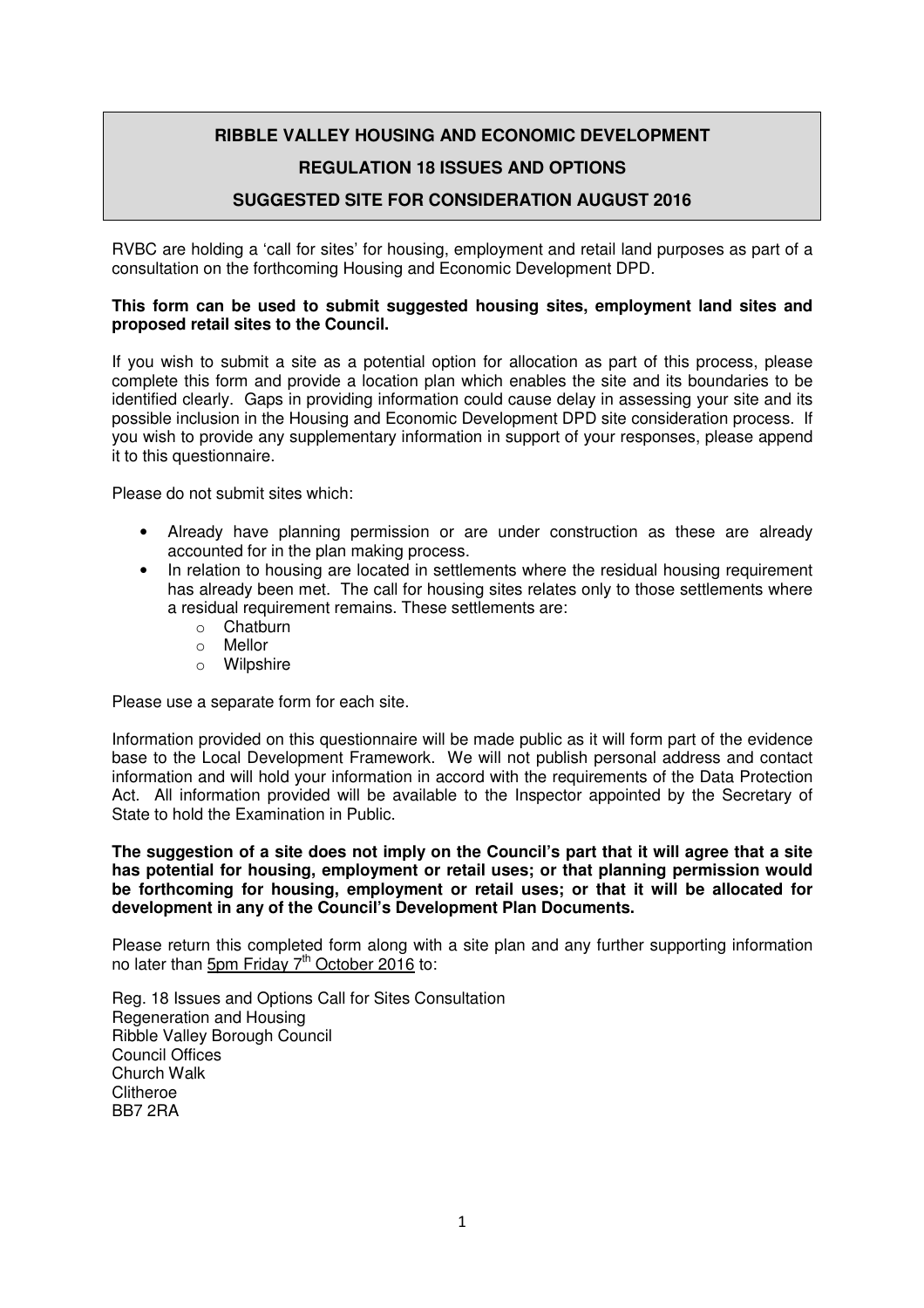| <b>GENERAL INFORMATION</b>                                                                                                              |                                                                                                                                          |
|-----------------------------------------------------------------------------------------------------------------------------------------|------------------------------------------------------------------------------------------------------------------------------------------|
| What type of development are you<br>suggesting the site<br>could<br>be<br>developed for? E.g.<br>housing,<br>employment B1 - B8, retail |                                                                                                                                          |
| Site suggested by:<br>(main contact if further details<br>required)                                                                     | Name:<br>Address:                                                                                                                        |
|                                                                                                                                         | Tel:<br>Email:                                                                                                                           |
| What is your interest in the land?                                                                                                      |                                                                                                                                          |
| Details of site owner:<br>(if different from above)                                                                                     | Name:<br>Address:                                                                                                                        |
| Is the owner aware the site has<br>been suggested in this call for sites<br>consultation?                                               | Yes/no                                                                                                                                   |
| Location of site:                                                                                                                       | Please write an address and attach a location plan<br>with a clear site boundary which will enable the site to<br>be readily identified: |
| Site area (in hectares or sq metres)                                                                                                    |                                                                                                                                          |
| Current use of site                                                                                                                     |                                                                                                                                          |
| Is the site greenfield or previously<br>developed?                                                                                      |                                                                                                                                          |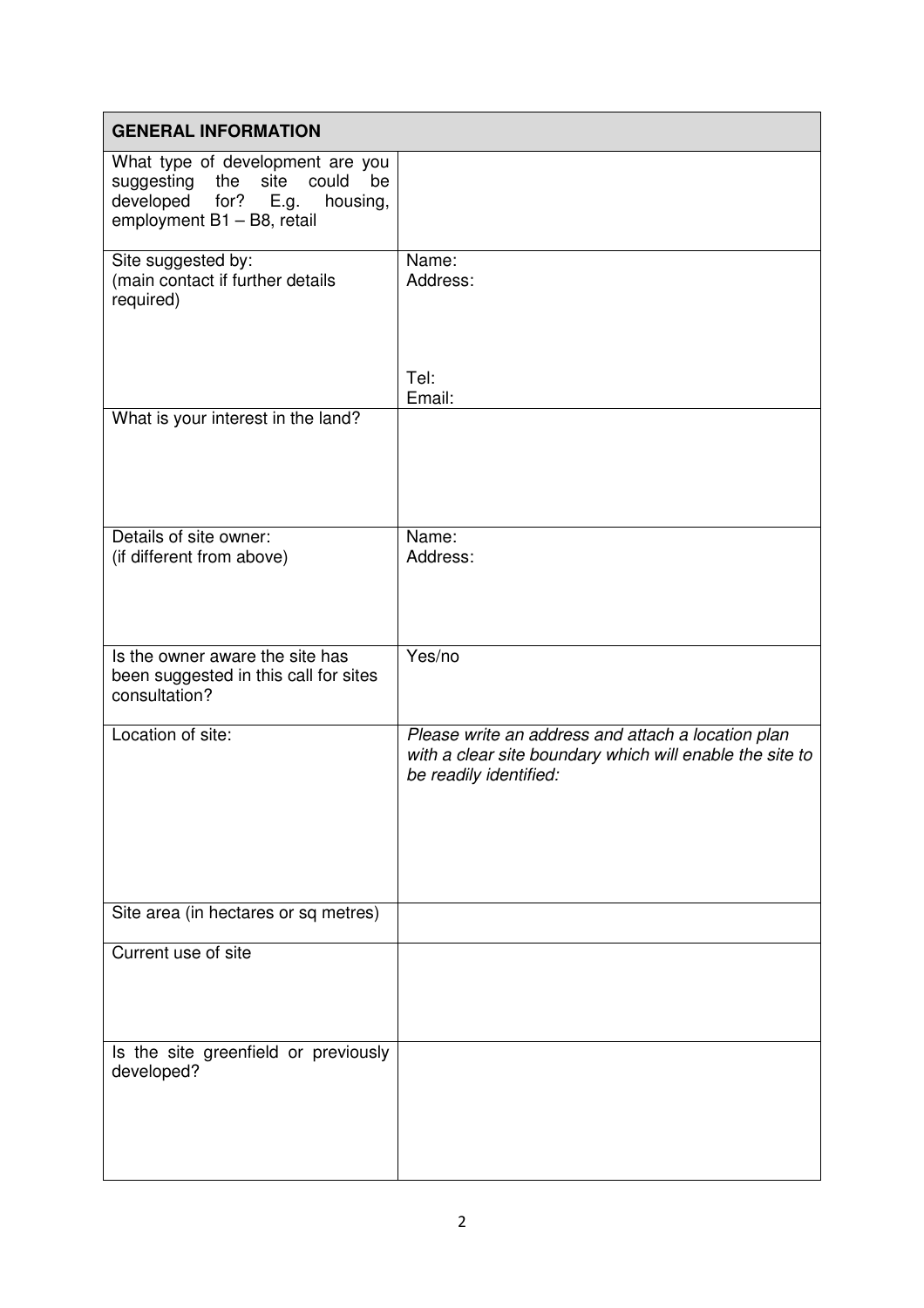| Has planning permission ever been<br>sought for development of the site?                                                    | (if yes, please provide details e.g. type and amount<br>of development) |
|-----------------------------------------------------------------------------------------------------------------------------|-------------------------------------------------------------------------|
| <b>OWNERSHIP MATTERS</b>                                                                                                    |                                                                         |
| Is the site in single or multiple<br>ownership?                                                                             | Single/multiple                                                         |
| If multiple, how many owners?                                                                                               |                                                                         |
| Have all the owners expressed an<br>intention sell the land for housing,<br>employment or retail use?                       |                                                                         |
| Is the land controlled by a developer<br>who intends to develop the land?                                                   | Yes/no. If yes, please provide details                                  |
| Are there any ransom strips,<br>tenancies or operational<br>requirements of landowners which<br>would restrict development? | If yes, please provide details                                          |
| <b>VIABILITY MATTERS</b>                                                                                                    |                                                                         |
| Has the economic viability of the site<br>been assessed? If so, what was the<br>outcome?                                    | Please provide any supporting information                               |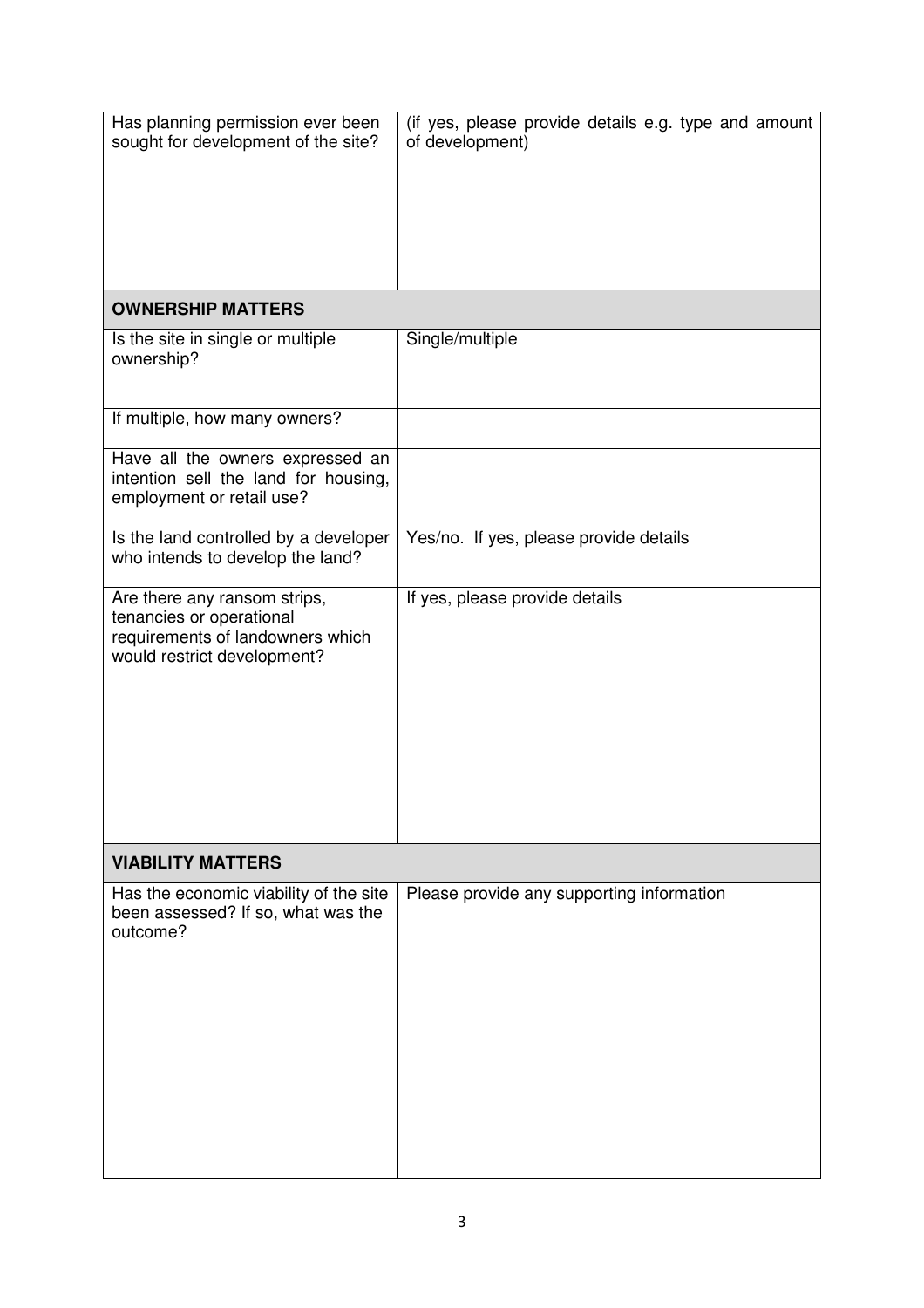| Please explain why you consider the<br>site to be economically viable (or<br>not).                                                                                                                                           |                          |
|------------------------------------------------------------------------------------------------------------------------------------------------------------------------------------------------------------------------------|--------------------------|
| Are there any abnormal<br>costs/significant constraints that<br>need to be overcome in developing<br>this site?                                                                                                              | Please provide details:  |
| How many developers would<br>be<br>involved in developing the<br>site<br>should planning permission<br>be<br>granted?                                                                                                        |                          |
| What would be a realistic timescale<br>for developing the site                                                                                                                                                               | Start date:<br>End date: |
| If this is a large site what would be a<br>realistic projected build rate for the<br>site? (e.g. estimated no. of dwellings<br>per year if for housing or timescale<br>from start to completion of phases of<br>development) |                          |
| <b>CAPACITY AND CONSTRAINT MATTERS</b>                                                                                                                                                                                       |                          |
| What is your estimate of<br>the<br>potential capacity of the site?<br>(no. of dwellings/ overall m <sup>2</sup> if<br>land<br>employment<br>$\sqrt{2}$<br>m <sup>2</sup><br>retail<br>floorspace)                            |                          |
| Are there any physical constraints<br>which would restrict development of<br>the site?                                                                                                                                       |                          |
| Has any work been undertaken to<br>assess how these constraints might<br>be overcome?                                                                                                                                        |                          |
| Is there direct access to the site<br>from the adjoining road network?                                                                                                                                                       |                          |
| Are there any major issues                                                                                                                                                                                                   |                          |